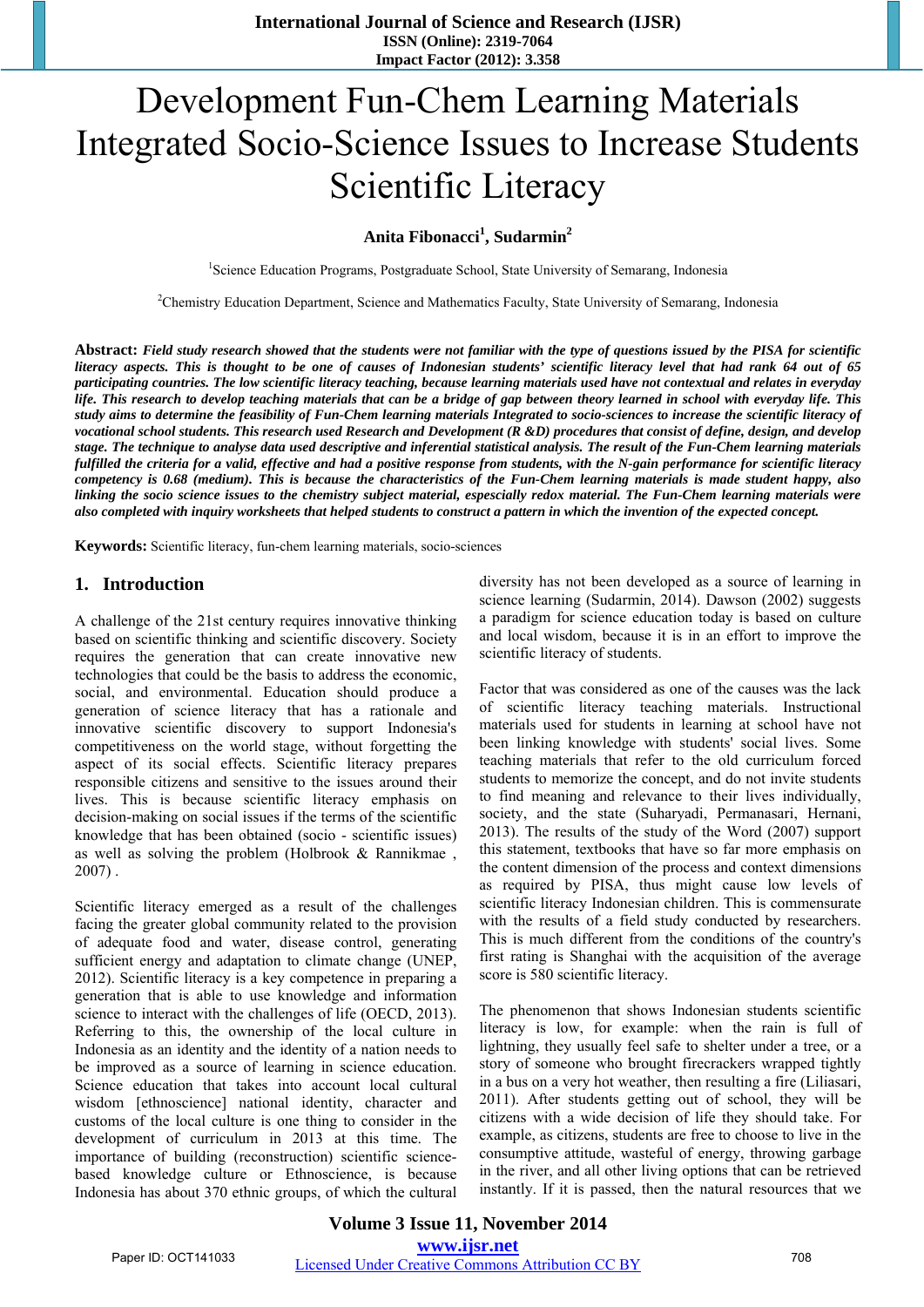have now will not be sustainability. This is because citizens are formed from individuals who are less "science literacy "to become irresponsible citizens (not to think about the continuing impact of their activity). Students who have scientific literacy are trained to explain natural phenomena scientifically, so that students are accustomed to make observations, investigations, taking into account other aspects besides him. Students will be wise in making decisions, because students do not immediately make a decision without an investigation (although for small things like taking out the trash problem. (Fibonacci, Sudarmin, Haryani, 2013)

The results have implications for scientific literacy low student lack of knowledge of chemistry. The low level of chemistry literacy in students learning process is affected by unattractive and irrelevant the daily lives of students, not contextual, and does not lead to better cognitive skills high. Brist (2012:1) states the current trend of chemistry learning does not imply increased literacy chemistry, because chemistry students who study tend to be bombarded with chemical formulas that had no connection with real life and environment of students, regardless of the culture, so they tend to memorize, and then easily dispose of without a trace. Efforts to improve scientific literacy can be done in various ways and learning activities. One way to do is to use scientific texts (Yarden, 2009). The content of instructional materials is integrated with social issues (socio-sciences) to make it more relevant to students' lives. This is based on study Marks & Eilks (2009), which implements the problemoriented models using the socio-sciences learning in order to improve the scientific literacy of students in Germany. Blonder (2008) tried to improve the scientific literacy of students with the use of the parcel module that has been proven to improve scientific literacy. The results of the study Souza and Porto (2012) indicates that the module is relevant to students' lives can improve the scientific literacy of students.

A development of teaching materials is done by taking into account the characteristics of the students and refers existing teaching materials and is owned students. Thus a prepared teaching material requires students to read and understand before learning in the classroom. A characteristic of teaching materials developed is a fun instructional material through image berakitan science issues, using social issues-related scientific everyday life, with the hope of improving the scientific literacy of students. Conolly (2002) and revealed that through a module, we can change the traditional curriculum, for example, studied the stoichiometry and mole equation with the theme "Do You Contribute To Greenhouse Gas Emissions? Stoichiometric "would be more interesting than directly asking the students to learn the content of the stoichiometry and the mole. From these themes, students will use laboratory investigations and stoichiometric calculations to determine whether we personally contribute to greenhouse gas emissions. The purpose of this study was to determine: (a) the validity of the teaching materials Fun-Chem integrated socio-sciences that have been developed; (b) the effectiveness of instructional materials Fun-Chem integrated socio-sciences are developed and applied through guided inquiry on the attainment of scientific literacy; (c) students'

response to instructional materials Fun-Chem integrated socio-sciences are applied through guided inquiry.

# **2. Method**

This research is an educational research and development [R & D] modification of Four D which includes the stages Define, Design, Development, and Desimination (Trianto, 2009) were performed to produce an integrated socio fun-Chem instructional materials science. Development is done through three stages: define; design, and development, stage dessimination not done because of time considerations and implementation as well as the consideration that reached the stage of develops tools has produced a good (valid).

Define phase aims to establish and define learning needs by analyzing the process and outcomes of student learning, scientific literacy and competence matter oxidation-reduction reactions. Stage design is to design a learning device consisting of syllabi, lesson plans, modules, student worksheets, and evaluation tools of learning, so that the resulting shape of the design of integrated learning fun-Chem sasio-science. While on stage includes validation experts develop, test a small, a large trial and test the feasibility of the product development of teaching materials Fun-Chem integrated socio-science for use in the teaching and learning process in the classroom-based guided inquiry. The subjects were students of class X SMK NU Ungaran. The type of data in this study included qualitative and quantitative data, measured by using the research instruments. Instruments used in the study were test and non-test instrument. Data analysis techniques include qualitative and quantitative techniques depending on the type of data used.

Indicator of the success of the study are: (a) instructional materials Fun-Chem integrated socio-sciences have developed moderate level of validity; (b) the average of the test results in the classical scientific literacy competencies meet  $\geq$  70 and the proportion of classical learning mastery is achieved if 30 of the 40 students achieving at least 70; (c) instructional materials Fun-Chem integrated socio-sciences are applied through guided inquiry developed getting a positive response from students; (d) an increase in scientific literacy competence after learning conducted with instructional materials Fun-Chem integrated socio-sciences are applied through guided inquiry as indicated by an average of at least N-gain performance at a moderate level.

## **3. Result and Discussion**

#### **3.1 Description of Preliminary Results**

The Average Indonesian students on the PISA test is still at level 1. At this level, students can only suggest a suitable source of information on the topic of science. Students can identify the quantity that occurs in an experiment. For a specific context, students can only identify whether a variable can be measured or not (Bybee , McCree , Lawrie , 2009). So it's impotant to increase the scientific literacy level of Indonesian students, and must be begin by each person of the teacher. So, researcher begins to research the SMK NU Ungaran Semarang. The study begins informally observe the characteristics of schools, teachers, students and the learning process. These activities are guided by a chemistry teacher at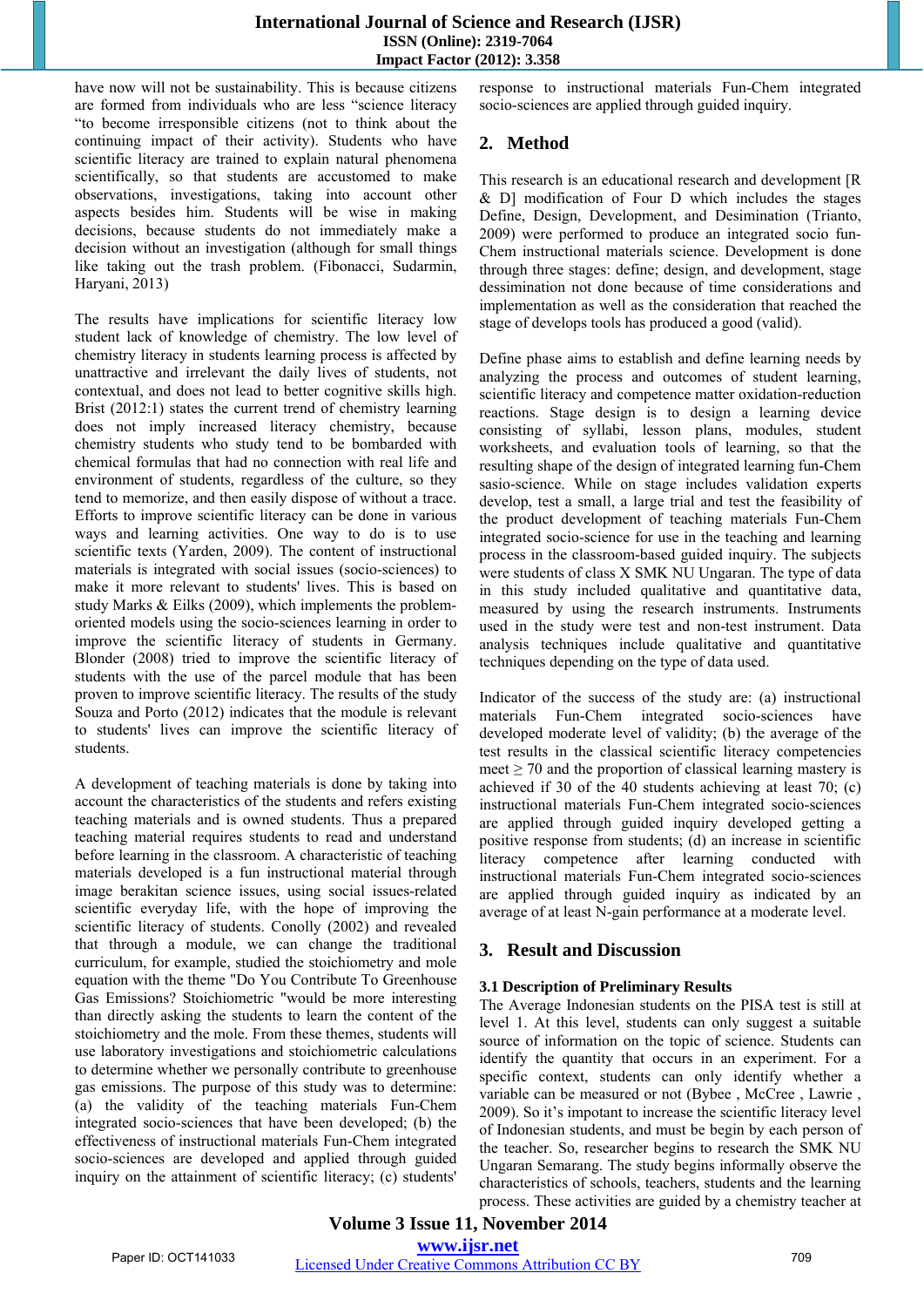SMK NU Ungaran. Observations and interviews with teachers and students shows that students tend not to pay attention when the teacher explains the material. Interaction is also still impressed one direction, only the teacher to the student. It shows that the students' interest towards learning chemistry is still relatively low. The data confirmed the results of the field study questionnaire distributed to student's researchers, 32 of the 40 students stated that chemistry is a difficult subject to understand. This is consistent with the results of the study Sirhan (2007) and Talanquer (2011) Students have difficulty understanding the material chemistry, because chemistry related macroscopic concepts, submikroskopis, and symbolic. This was confirmed by the results of the questionnaire field study which showed that 31 of the 40 students stated that there was no relationship with the chemical social issues that exist in the environment around the student. This means that students cannot connect the macroscopic level, microscopic, and submikroskopis as revealed by Johnstone (2000).

Preliminary research began the last week of November 2013 to January 2014. Preliminary research activities include observation, interviews and document research to identify problems and learning needs in the School of Chemistry. Observations and informal interviews indicate that the need for teaching materials and reference chemical Fun-Chem important curriculum provided to students in 2013, this is due to the curriculum in 2013, teachers were not allowed to sell traded Student Worksheet (SW). The results of the analysis of questionnaire data indicates that students need a fun teaching materials that can be read in advance, so that students come to school already has sufficient knowledge of the house. Results of analysis of questionnaire data indicates that students are not familiar with the type of chemistry integrates social issues such as those used in the PISA tests.

#### **3.2 The Result of the Fun-Chem Learning Materials Integrated Socio-Science**

The definition of scientific literacy in PISA 2015 is the capacity to use scientific knowledge, procedural knowledge, and epistemic knowledge to identify questions, describe an evidence based conclusions in order to understand and help make decisions about the nature and changes to it through human activity. Three competencies required of a person under the framework of science literacy PISA 2015 can be seen in Table 1.

**Tablel 1:** Science Literacy Competency

| No.            | Competence             | indicator                                 |
|----------------|------------------------|-------------------------------------------|
| 1.             | Explaining of          | Acknowledging, offer and evaluate         |
|                | phenomena              | explanations for natural phenomena and    |
|                | scientifically         | technology.                               |
| $\overline{2}$ | Evaluating and         | Explaining and assessing scientific       |
|                | Designing a Scientific | inquiry and propose ways of addressing    |
|                | Investigation          | scientific questions.                     |
| 3.             | Interpreting data and  | Interpreting data and scientific evidence |
|                | scientific evidence    | Analyzing and evaluating scientific data, |
|                |                        | claims and provide arguments in a variety |
|                |                        | of presentation and draw appropriate      |
|                |                        | conclusions                               |

*(Reference : OECD, 2013)* 

The Characteristics of Fun-Chem teaching materials are fun and integrated of social-scientific issues. Fun instructional materials were designed based on the findings of the current study filed that showed the involvement of students in learning chemistry is still relatively low (low student interest). According to the findings of Spiegel, McQuilan, Halpin, Matuk, Diamond (2013) young people will be engaged in learning science by using comics and illustrated stories. Based on these findings, researchers used a comic strip in Fun-Chem teaching materials in order to be able to increase the involvement of students, especially in science learning adolescence. The interview result also showed that students were interested in the redox material, because in the opening of learning activity it was presented by using comic strip.

The device used in the study of learning, geared to reach the third scientific literacy competencies as listed in Table 1. Wei, B & Thomas, G.P. (2006) found that the use of social science issues in learning can improve the scientific literacy of students, therefore, this study instructional materials Fun-Chem besides designed with fun features, contains comic chemistry, redox song joss, also uses social-scientific issues. MacFarlane (2001) said that learning log can be used as a tool to help students construct their knowledge, so FunChem learning material is also completed with learning log. Devices tested before learning to students, validated by experts materials and media experts to determine the feasibility of product development in this study. Validation by expert panel material done by experts. From the results of this expert assessment, then calculate the validity of teaching materials Fun-Chem as summarized in Table 2.

**Table 2:** Results Scores Matter Expert Assessment of Teaching Material Fun-Chem

| Aspect                                            | Validator<br>Score | Criteria |
|---------------------------------------------------|--------------------|----------|
| <b>Feasibility of Contents</b>                    | 0.97               | Valid    |
| Presentation components                           | 0.96               | Valid    |
| Linguistic components                             | 0.94               | Valid    |
| Characteristics of Social-sciences Insight Module | 0.95               | Valid    |
| <b>Results Overall aspects</b>                    | 0.96               | Valid    |

The average score of Validator obtained from the whole aspect was 0.96 that is categorized as valid, based on the formula of Aiken, so it can be said that Fun-Chem teaching materials developed by researchers can be used in learning activity, though it still needed some revisions. Assessment rubric for Fun-Chem instructional materials was designed by referring to the assessment of curriculum text books issued in 2013 by the National Education Standards and Puskurbuk. Material experts will assess the feasibility aspect of the content, the presentation component, linguistic components, and characteristics component of socio-minded science teaching materials, while media experts assessed the graphical aspects.

#### **3.3 The Increasing of Literacy Science of Students**

Test the effectiveness of the product development of scientific literacy competencies students conducted research on the subject is class X SMK NU Ungaran total 40 students with research design one group pre-test post-test design. The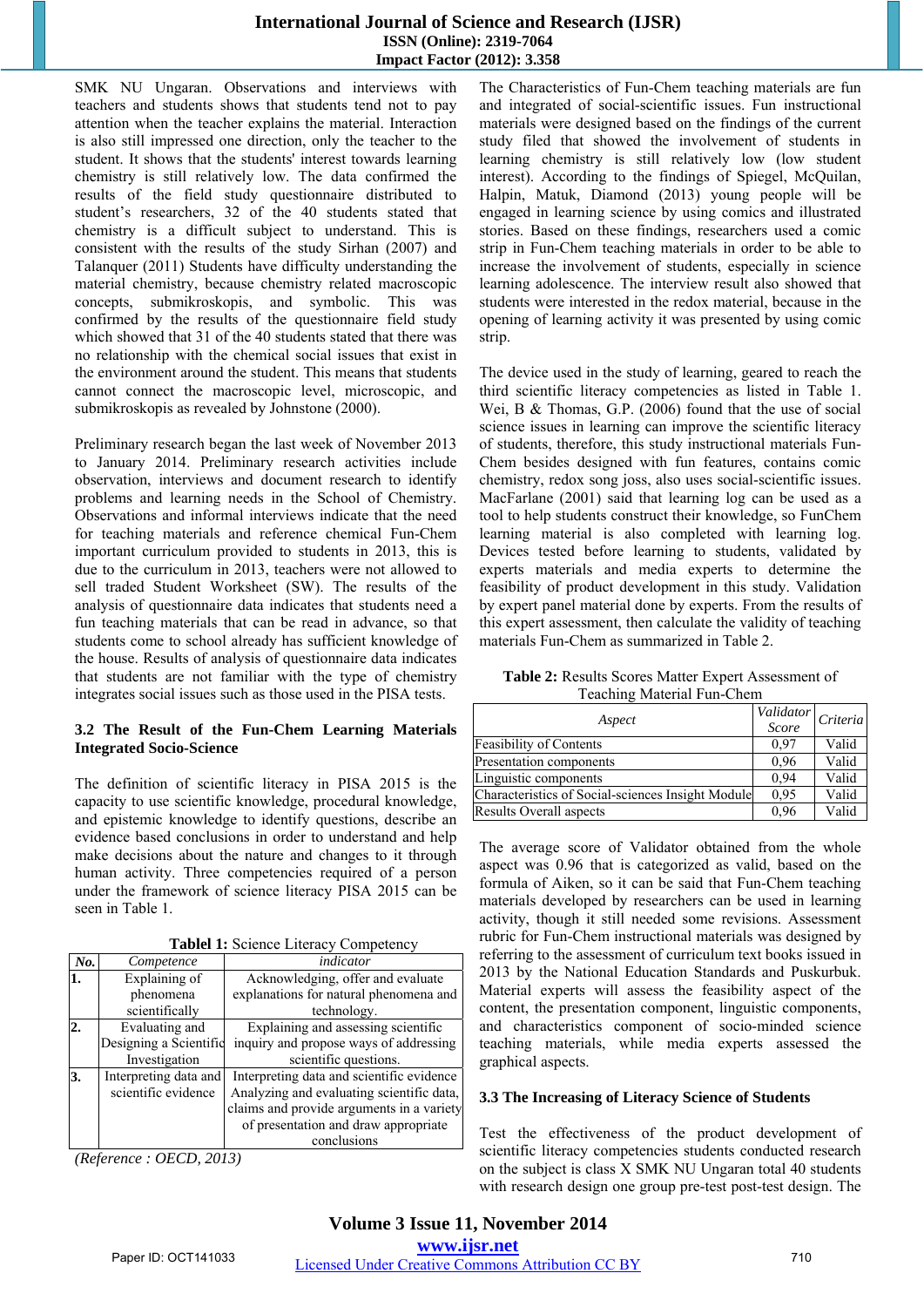instrument used to measure the competence of scientific literacy is shaped test item description that integrates scientific literacy competencies (refer to the PISA 2015 assessment framework) with a basis for subject matter competence redox.

Before treated, the students were given a pre-test about the competence of scientific literacy (which is integrated with the concept of redox mastery tests) and asked to complete a questionnaire of attitude toward science. After the pre-test, students were given a treatment of guided inquiry learning with Fun-Chem instructional materials integrated Sociosciences. In the last meeting, students were given a post-test about the competence of scientific literacy (which is integrated with the concept of redox mastery tests) and asked to complete the questionnaire attitude toward science to see the increasing of scientific literacy competence, and attitude toward science improvement.

Data analysis that was used to see the difference of scientific literacy competency test results (which is integrated with a redox concept mastery test), was performed by using paired samples t-test. Paired samples t-test required a few prerequisites that the data pre-test and post-test should be normally distributed. Therefore, prior to testing the hypothesis, then testing the normality of the data pre-test and post-test using the program SPSSTM 17.0 Kolmogorov Smirnov and test showed that the data sig> 0.05, it meant that the data of pretest and post-test was normally distributed. Average data of pre-test and post-test are presented in Table 3.

**Table 3:** Results of Pre-Test and Post-Test Science Literacy

| Competency |
|------------|
|------------|

| Data      | Significance | Normality of Data |
|-----------|--------------|-------------------|
| Pre-test  | 0.084        | Normal            |
| Post-test | 0.097        | Normal            |

Pre-test results of all 40 students did not reach the minimum criteria KKM (70), while based on the results of the post-test, it was found that out of 40 students 35 of them reach the KKM  $(> 70)$ . Other results can be seen from the average value in the classical style, where an increase in the average value of scientific literacy competency test (which is integrated with a redox concept mastery test) after a given treatment, that is, from the previous 31 to 78. Speaking about the thoroughness of the student, then the condition posttreatment showed increased than before treatment. When pre-treatment, the number of students who did not complete is 40 students, while the post-treatment condition only 5 students who did not complete.

The data in Table 3 showed that the significance of the data pre-test and post-test> 0.05 so that it can be concluded that the data were normally distributed. Because the data of pretest and post-test is normal, the paired samples t-test could be performed. Data on improving the competence of scientific literacy was calculated by using the value of N-Gain. The results of the analysis of N-Gain Class X result in the average achievement level of 0.68 and into the category of being. Of the 40 students, students who achieve high N-Gain of 15 and 25 other students were in the middle category. Post-test results showed that 35 students achieved score  $>$  70,

with an average in the classical 78 which means that the implementation of teaching materials through guided inquiry Fun-Chem was effective in improving scientific literacy competence. The use of social issues in the teaching materials Fun-Chem turns equally effective in improving the competence aspect of scientific literacy. Similar findings were obtained from the research Barab, Sadler, Heiselt, Hickey  $& Zu$ iker (2010) that the use of socio-scientific issues can provoke inquiry skills, so as to increase the scientific literacy of students.

| <b>Table 4:</b> The mean scores pre-test, post-test and N-Gain |
|----------------------------------------------------------------|
| Literacy Aspects of Competence in Student Ability Group        |
| High Medium and Low                                            |

| Group        |    | $X$ Pre-Test $X$ Post-Test $X$ N-Gain |      | Criteria |  |  |  |  |
|--------------|----|---------------------------------------|------|----------|--|--|--|--|
| High-ranking | 43 | 82                                    | 0.69 | moderate |  |  |  |  |
| Moderate-    | 30 | 79                                    | 0.70 | higher   |  |  |  |  |
| ranking      |    |                                       |      |          |  |  |  |  |
| Low-ranking  | 20 |                                       | 0.65 | moderate |  |  |  |  |

The resulting increase in competence aspects and aspects of students' attitudes toward science had shown the same pattern when viewed by a group of high ability, medium and low*.* This is associated with students' attitudes toward research science. It can be seen from Table 4:14 that shows the highest increase in the profile scientific literacy aspects of students' attitudes toward science achieved by a group of students capable of being, which is then followed by a group of high-ability students and the last is on the low-ability students. Similar findings resulted from research of Prokop, Tuncer, and Chuda (2007) who conducted a study of 655 students Slovakia to see the impact of students 'attitudes toward science (attitude toward science) to the achievement of science students' learning outcomes.

Results of classroom observations indicate that the low group students tend to be difficult to set up, it is suspected to be the reason why the increase in N-Gain Low also small groups. In the group was experiencing an increase of N-Gain is greatest, this is presumably because the group was happy and tend to show a high interest for learning, actively asking. This study was also intended to see how the students' response to learning using teaching materials Socio-minded Fun-Chem applied sciences through guided inquiry. To determine the students' response to learning using teaching materials Sociominded Fun-Chem applied sciences through guided inquiry, researchers used a questionnaire which is reinforced by the interview after filling the questionnaire. Questionnaire to determine students' responses to a text resource questionnaire consisted of three indicators described in 20 of the questions. The questionnaire is based on a modification of the questionnaire developed by Tasdelen & Koseaglu (2008) on the text in the learning teaching materials.

#### **3.4 Students' Response**

The results of the analysis of the student's response obtained a score of 2593 which is in the category of accepting the instructional materials of Socio-minded Fun-Chem applied sciences through guided inquiry. If the indicators are grouped based questionnaire, students' response to the profile of teaching materials Fun-Chem can be seen in Figure 1.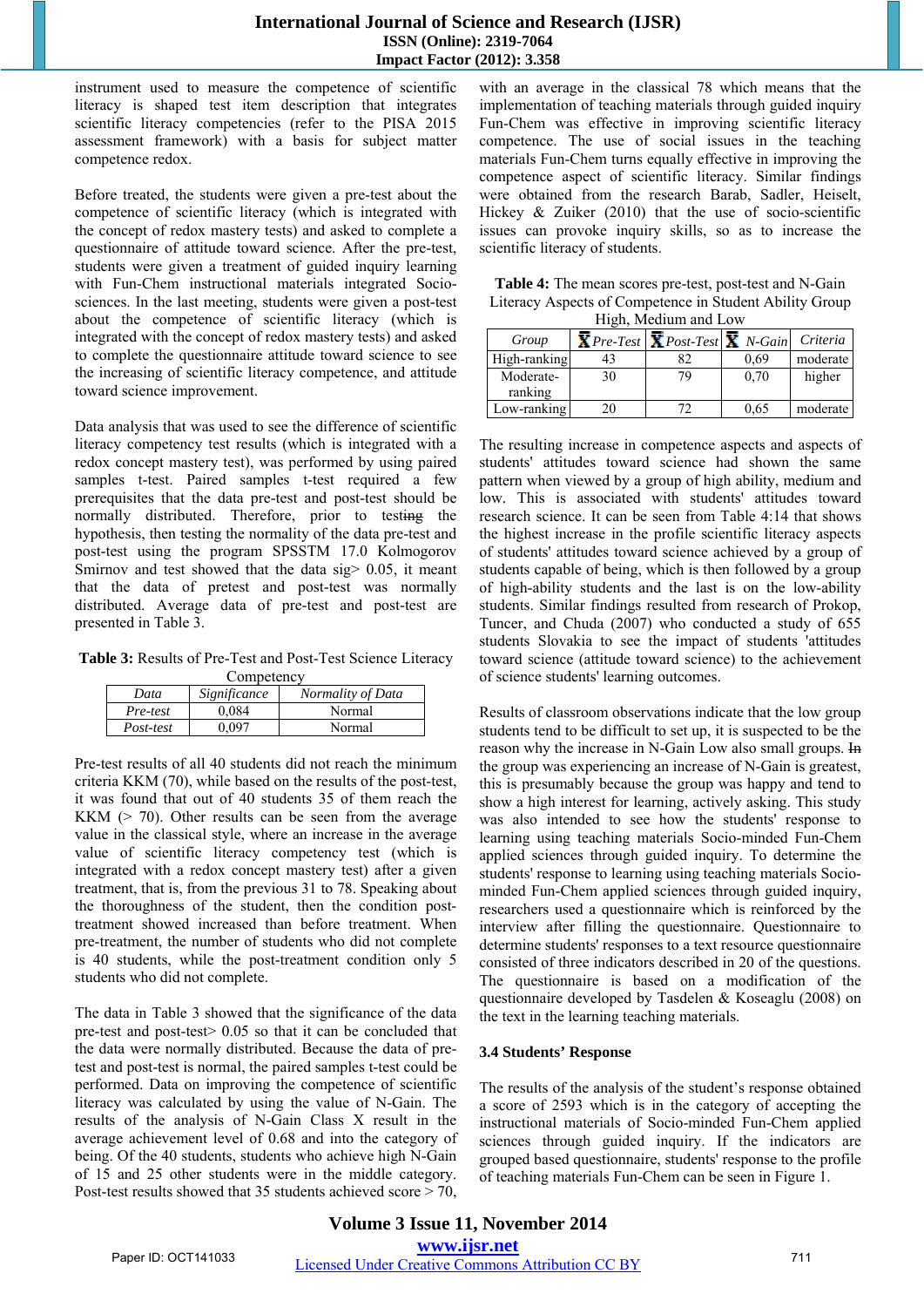

Fun-Chem Instructional materials integrated social-sciences were considered as attractive, easy to understand, and assist students in learning the redox with the 2593 acquisition of scores in the category agreed. This is commensurate with the opinion of Tasdelen & Koseaglu (2008) which says a text teaching materials said to be good, if it gets a positive response of the students related aspects of the attractiveness of the (interesting), the extent to which can help students (helpful), and how the ease to understand by students (understandable).

# **4. Conclusion**

Based on the results of the study can be summarized as follows: a) the results of the validation of integrated teaching material Fun-Chem socio-material sciences redox chemistry that was developed to obtain a valid criterion to validate the value of 0.96 for use in learning chemistry; b) the application of instructional materials sciences Fun-Chem integrated socio-effectively meet the criteria. It is shown the average results of tests of competence in the classical scientific literacy is 78 (score > 70) and the classical mastery learning which students completed 35 of 40 students (KKM above 70); c) students 'response to the implementation of teaching materials Fun-Chem integrated socio-sciences received a positive response, d) integrated Fun-Chem teaching materials developed socio-sciences can improve aspects of scientific literacy in the achievement of competencies with a mean Ngain is 0.68 and the aspect of students' attitudes toward science and the achievement of the N-gain 0.16.

# **References**

- [1] Barab, SA, Sadler, TD, Heiselt, C., Hickey, D., and Zuiker, S. 2010. Erratum to: Relating Narrative, Inquiry, and Inscriptions: Supporting Consequential Play. Journal of Science Education Technology. 19: 387-407.
- [2] Blonder, R., Kipnis, M., Naaman, R.M., Hofstein, A.,. 2008. Increasing Science Teachers' Ownership through the Adaptation of the PARSEL Modules: A "Bottomup" Approach. *Science Education International*. 19(3):285-301.
- [3] Brist, A.H. 2012. The Effect Of A Contextual Approach To Chemistry Instruction On Students' Attitudes, Confidence, And Achievement In Science. *Proposal for Science Master.* Master Programme di Montana University.
- [4] Bybee, R., McCrae, B., Laurie, R. 2009. PISA 2006: An Assessment of Scientific Literacy. *Journal of Research In Science Teaching.* 46(8):865–883.
- [5] Conolly, M. 2012. *Using Modules to Teach General Chemistry.* University of St.Thomas. Tersedia: http://www.wcer.wisc.edu/nise/cl1/il [downloadable 13 November 2013].
- [6] Dawson, C. (2002). The Scientific and the everyday: Two Different Ways of Knowing, Some Implication for Science Teaching. *The Australia Science Teachers Journal*. 38 (1).
- [7] Fibonacci, A., Sudarmin, Haryani, S. (2014). Pengembangan Bahan Ajar Fun-Chem *Berwawasan Social-Science Berpendekatan Inkuiri untuk Meningkatkan* Literasi Sains, Tesis, Unnes.
- [8] Holbrook, J & Rannikmae, M. 2007a. The Nature of Science Education for Enhancing Scientific Literacy. International Journal of Education. 29 (11): 1347-1362.
- [9] Johnstone, A.H. 2000. Teaching of Chemistry-Logical or Psylogical?. *Chemistry Education: Research and Practice In Europe.* 1(1):9-15. [downloadable 13 August 2013].
- [10] Liliasari. 2011. Building communities Character Nation Science Literacy Through Learning. Papers of the National Seminar on Science Education 2011 Unnes. Available: http://liliasari.staf.upi.edu/files/2011/05/Makalah-Semnas-UNNES-2011.Liliasari.pdf [downloadable June 4, 2013].
- [11] MacFarlane, B. 2001. Developing Reflective Students: Evaluating the Benefits of Learning Logs within a business ethics program. Teaching Business Ethnic Springer. 5 (4): 375-387.
- [12] Marks, R and Eilks, I. 2009. Promoting Scientific Literacy Using a Socio-criticaland Problem-Oriented Approach to Chemistry Teaching: Concept, Examples, and Experiences*. International Journal of Environmental & Science Education*. 4 (3): 231-245.
- [13] OECD. 2013. PISA 2015 Science Framework Draft March 2013. Available: www.oecd.org [downloaded 28 November 2013].
- [14] Prokop, P., Tuncer, G., Chudá, J. 2007. Slovakian Students' Attitudes toward Biology. *Eurasia Journal of Mathematics, Science, & Technology Education.* 3(4): 287-295.
- [15] Sirhan, Gassan. 2007. Learning Difficulties in Chemistry: An Overview. *Journal of Turkish Science Education*. 4(2): 1-20.
- [16] Sudarmin. (2014). Model Pembelajaran Kimia Berbasis Etnoasins (MPKBE) untuk Mengembangkan Keterampilan Generic, Literasi Sains, dan Sikap Ilmiah. Pidato Orasi Ilmiah Pengukuhan Profesor Bidang Ilmu pendidikan Kimia FMIPA Unnes. 23 Oktober 2014.
- [17] Suharyadi, Permanasari,A., dan Hernani. 2013. Pengembangan Buku Ajar Berbasis Kontekstual Pada Pokok Bahasan Asam dan Basa. *Jurnal Riset dan Praktik Pendidikan Kimia.*1(1): 60-68.
- [18] Souza, A.F.D and Porto, P.A. 2012. Chemistry and Chemical Education Through Textand Image: Analysis of Twentieth Century Textbooks Used in Brazilian Context. *Journal of Science and Education*. 21 (5): 705–727.
- [19] Spiegel, AN, McQuilan, J., Halpin, P., Matuk, C., Diamond, J. 2013. Engaging Teenagers with Science Through Comics. *Springer Science and Education*

## **Volume 3 Issue 11, November 2014 www.ijsr.net**